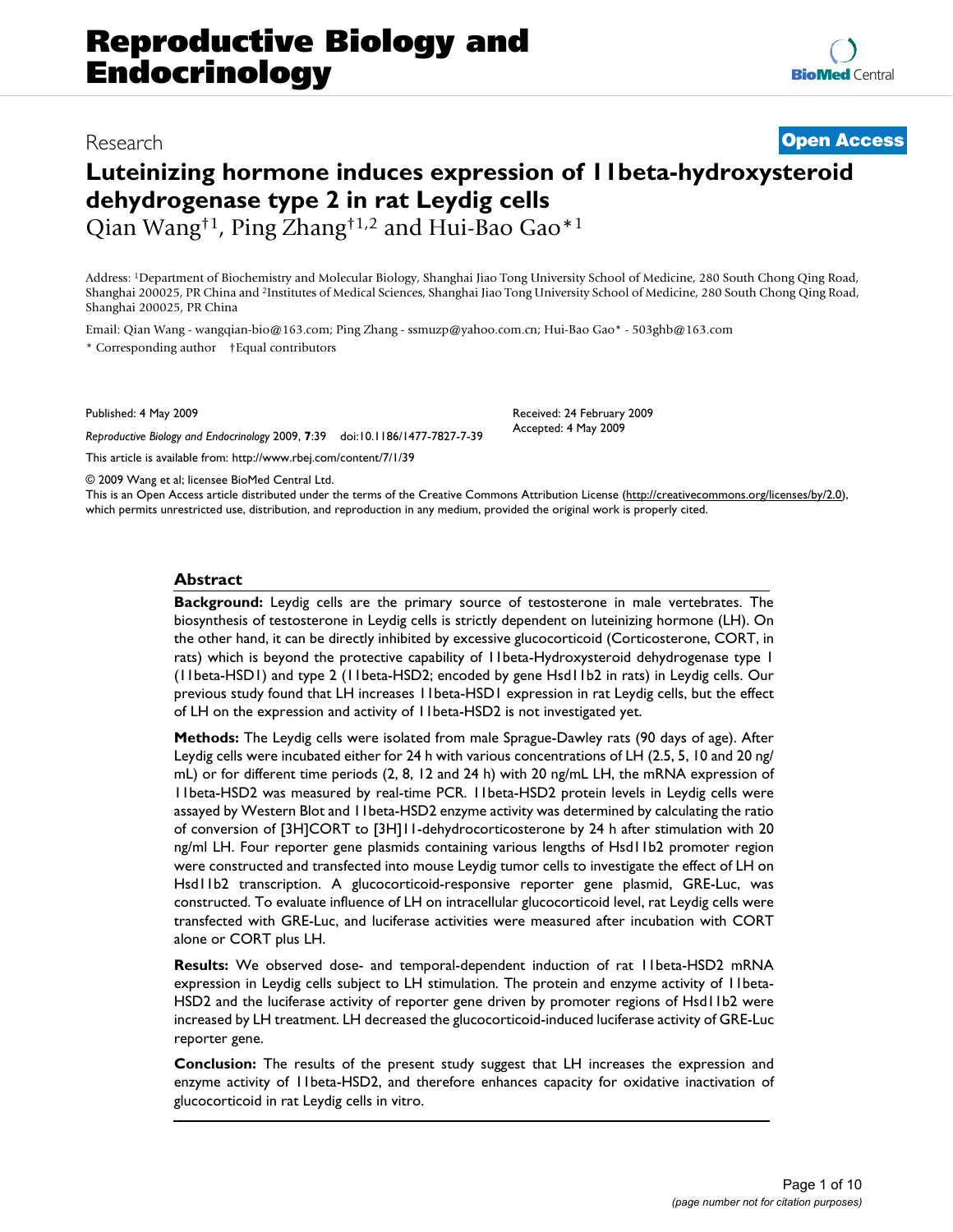In the male, the Leydig cell, in the interstitium of testis, is the primary source of sexual steroid hormone testosterone, which stimulates differentiation of the male phenotype and spermatogenesis in the testes. Leydig cells are mainly stimulated by luteinizing hormone (LH), the gonadotropic hormone secreted by pituitary gland. On the other hand, many studies had established that the high level of glucocorticoid, which could be caused pathologically by Cushing's syndrome or psychologically by stress, results in the decrease in testosterone secretion, whereby reduced libido and fertility are brought on [1,2]. Furthermore, our previous study found that the endogenous glucocorticoid (Corticosterone, CORT, in rats) at physiological level is also able to suppress the secretion of testosterone in rat Leydig cells [3]. In our another study, it was shown that administration of stress level of glucocorticoid induces apoptosis of Leydig cells *in vivo* [4]. It suggests that glucocorticoid could decrease testosterone production by Leydig cells through reducing the number of Leydig cells as well as inhibiting the expression of testosterone biosynthesis enzymes [5-8]. The adverse effect of glucocorticoid on testosterone biosynthesis is a direct glucocorticoid receptor (GR) mediated process [9]. The intracellular concentration of glucocorticoid, which determines the extent of GR activation, is regulated by 11betahydroxysteroid dehydrogenase (11β-HSD) in Leydig cells [10]. To date, two isoforms of 11β-HSD are identified. 11β-HSD Type I (11β-HSD1) is a NADP+/NADPH dependent oxidoreductase with low affinity ( $km = 2 \mu M$ ) for glucocorticoid, reversibly converting biologically active glucocorticoid (corticosterone in rats) to inactive 11-keto steroid [11]. Its direction of enzyme activity is determined by redox potential in different cell types and differentiation stages [12]. In rat Leydig cells, 11β-HSD1 is a predominant oxidase, playing a protective role in the inhibitory effect of glucocorticoid on steroid biosynthesis of Leydig cells [13].11β-HSD Type II (11β-HSD2; encoded by rat gene *Hsd11b2*) is a NAD+ dependent oxidase with high-affinity (Km = 15 nM), inactivating glucocorticoid to its inert metabolite (11-dehydrocorticosterone in rats) unidirectionally [14]. Both of two isoforms of 11β-HSD are expressed in rat Leydig cells [15,16]. Although the expression of 11β-HSD2 is 1000-fold lower relative to 11β-HSD1 in rat Leydig cells, the former is still thought of as an important factor, at least equivalent to 11β-HSD1, of modulating the intracellular level of glucocorticoid due to its high affinity for substrate [15]. In a word, the excessive glucocorticoid directly inhibits testosterone biosynthesis when it exceeds the capacity of oxidative inactivation by 11β-HSD in Leydig cells. In light of the important role of 11β-HSD in modulating glucocorticoid-mediated suppression of testosterone secretion, our previous study had been performed to investigate whether the expression and

activity of 11β-HSD1 is regulated by LH, the primary trophic and stimulating hormone for Leydig cells [17].

The results showed that although LH increases the expression of 11β-HSD1 mRNA and protein compared with control cells, the net oxidative activity of 11β-HSD1 was reduced. A study had shown that gonadotropic hormone which can be used as a functional homologue of LH in teleosts [18] could increase expression of 11β-HSD2 in Tilapia testis [19], but whether LH could regulates its expression in mammalian Leydig cells and whereby affects the intracellular concentration of glucocorticoids is unknown. The present study is designed to investigate the effect of LH on expression of 11β-HSD2 in rat Leydig cells.

#### **Methods**

#### *Chemicals and animals*

Corticosterone (C2505), Luteinizing hormone (L5259), bovine lipoprotein (L3626), Percoll (P1644) and DMEM-Ham's F12 (D2906) were purchased from Sigma-Aldrich Chemical (St. Louis, Missouri, USA). The antibodies for 11β-HSD2 (sc-20176) and β-actin (sc-130657) were obtained from Santa Cruz Biotechnology (Santa Cruz, California, USA). The Dual-Luciferase Reporter Assay System (E1910) was purchased from Promega Co. (Madison, Wisconsin, USA). [3H]CORT was kindly provided by Dr. Ren-Shan Ge (Population Council, New York, USA). The Male Sprague-Dawley rats (90 days of age) were purchased from the Animal Centre of the Chinese Academy of Sciences (Shanghai, China). The animals were killed by  $CO<sub>2</sub>$  asphyxiation for isolation of Leydig cells. Mouse Leydig tumor cell line mLTC-1 (CRL-2065) and rat Leydig tumor cell line R2C (CCL-97) were purchased from American Type Culture Collection (Manassas, Virginia, USA).

#### *Cell isolation and culture*

Adult Leydig cells were isolated from 90-day-old rats according to the procedure of Sriraman et al. [20], which is a modification of the procedure described by Klinefelter et al. [21]. The decapsulated testis was subjected to collagenase digestion in a 50-mL plastic tube containing 10 mL medium with collagenase (600 units) and DNase (750 units). The tubes were placed in a shaking water bath with constant agitation (50 times/min) at 34°C for 15–20 min until the seminiferous tubules were separated. The enzyme action was terminated by adding excess medium. The tubules were allowed to settle by gravity and the medium, consisting of interstitial cells, was aspirated and filtered through a 100-μm nylon mesh. The filtrate was centrifuged at  $250 \times g$  for 10 min at  $25^{\circ}$ C, which yielded a crude interstitial pellet. The pellet obtained was suspended in 35 mL 55% isotonic Percoll with 750 units DNase in Oakridge tubes. The tubes were centrifuged at 20 000  $\times$  g for 1 h at 4 °C. Percoll fractions corresponding to densities of 1.070–1.090 g/mL were collected and the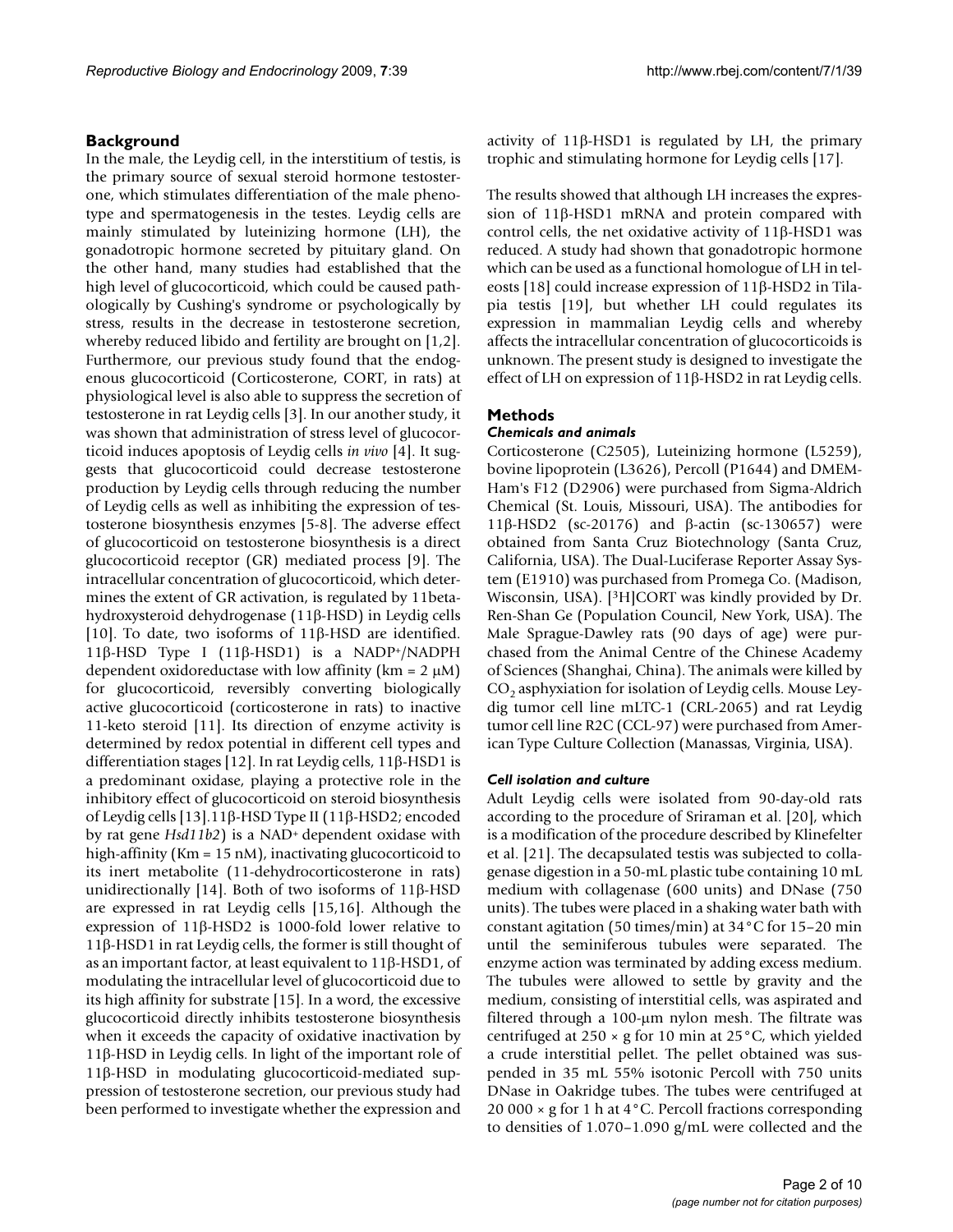cells present in this fraction were pelleted by centrifugation at  $250 \times g$  for 10 min at  $25^{\circ}$ C after diluting with 3–4 volumes of medium. The purities of isolated cell fractions were evaluated by histochemical staining for 3β-hydroxysteroid dehydrogenase activity, with 0.4 nmol/L etiocholanolone as the steroid substrate [22]. The mean purity of Leydig cells was 85%.

Rat Leydig cells culture was conducted as previously described [23]. Briefly, freshly isolated Leydig cells were seeded in 6-well plates, at a density of  $4 \times 10^5$  cells per well, and cultured for 24 h in phenol red-free DMEM/ Ham's F12 medium supplemented with 1 mg/mL bovine lipoprotein in an incubator gassed with 5%  $O_2$ , 5%  $CO_2$ , at 34°C.

The mLTC-1 cells were cultured in DMEM medium (Invitrogen) supplemented with 10% fetal bovine serum (FBS); R2C cells were cultured in Ham's F10 medium supplemented with 15% horse serum, 2.5% FBS. Both cell lines were incubated at 37°C in a humidified atmosphere of 95% air and 5%  $CO<sub>2</sub>$ .

## *RNA isolation and real-time PCR quantitation*

Total RNA was extracted from cultured cells using an RNeasy Mini Kit (Qiagen, Valencia, California, USA) coupled with on-column DNase digestion with the RNase-Free DNase Set (Qiagen) according to the manufacturer's instructions. First strand cDNA synthesis was performed using Superscript II reverse transcriptase (Invitrogen, Shanghai, China) in a reaction using 2 μg of total RNA primed with random hexamers in a total reaction volume of 20 μL.

Real-time PCR was carried out according to Lee JJ and Widmaier EP with some modification [24]. In brief, each PCR reaction contains 1 × Absolute TM QPCR SYBR Green Mix (Abgene, Epsom, UK), 0.3 μM primers and 2 μL cDNA with a total volume of 25 μL. The primers for 11β-HSD2 [GenBanK:[NM\\_017081](http://www.ncbi.nih.gov/entrez/query.fcgi?db=Nucleotide&cmd=search&term=NM_017081)] (Forward: 5'-TGGCCAACTTGCCTAGAGAG; Reverse: 5'-TTCAG-GAATTGCCCATGC) and 18S [GenBank:[X03205\]](http://www.ncbi.nih.gov/entrez/query.fcgi?db=Nucleotide&cmd=search&term=X03205) (Forward: 5'-CGCCGCTAGAGGTGAAATTC; Reverse: 5'- CCAGTCGGCATCGTTTATGG) are the same as described previously [24]. Initially, the reaction mix was incubated at 95°C for 15 min to activate Thermo-Start® DNA Polymerase (Abgene), then templates were amplified for 40 cycles (95 $\degree$ C for 15 s, 60 $\degree$ C for 1 min) on the Rotor-Gene 3000 system (Corbett Research, Sydney, NSW, Australia). Meanwhile, genomic DNA contamination was evaluated by real-time PCR of non-retrotranscribed RNA for each sample. Melting curve analysis was conducted immediately after completion of PCR as following: 95°C for 10 s, then 60°C for 10 s and continuous heating to 99°C at 0.5°C/s. The resulting PCR products were analyzed on a 2% agarose gel and cloned into pGEM-T Easy vector (Promega) followed by DNA sequencing to confirm the specificity of PCR. The relative quantitative analysis of 11β-HSD2 mRNA expression was performed using the delta-delta Ct method with 18S RNA as an internal control [25].

## *cDNA cloning of rat 11*β*-HSD2*

Total RNA was prepared from rat kidney tissue using the Trizol Reagent (Invitrogen) according to the manufacturer's instruction. First strand cDNA synthesis was performed using Superscript II reverse transcriptase (Invitrogen) in a reaction using 2 μg of total RNA primed with random hexamers in a total reaction volume of 20 μl. For amplification of rat 11β-HSD2 [Gen-BanK:[NM\\_017081\]](http://www.ncbi.nih.gov/entrez/query.fcgi?db=Nucleotide&cmd=search&term=NM_017081), the forward and reverse primers were 5'-GAC GGT ACC CGA GTA TCC CTC CCA C-3' and 5'- ACG CTC GAG TCT CCT GCT GAA ACA CCT A-3', respectively. PCR was performed for 30 cycles with denaturing at 94°C for 30 s, annealing at 58°C for 30 s and extension at 72°C for 90 s. The 11β-HSD2 cDNA was purified by QIAquick PCR Purification Kit.

## *Plasmid construction*

Rat genomic DNA was isolated from tail tissue using DNAeasy kit (Qiagen). Four DNA fragments corresponding to different lengths of rat gene *Hsd11b2* promoter region [GenBank: [NC\\_005118\]](http://www.ncbi.nih.gov/entrez/query.fcgi?db=Nucleotide&cmd=search&term=NC_005118) were generated using their respective upstream primers and the common downstream primer 5'-cccaagcttagtgcagaggaacaccagcctg-3' in PCR using platinum Pfx high fidelity polymerase (Invitrogen) and 50 ng of genomic DNA template. The upstream primers, 5'-cggggtaccggaatcaatgggtttagaaaag-3', 5'-cggggtaccagcaagagaccttgatgtctg-3', 5'-cggggtaccggcggggcgggggggcacctgc-3' and 5'-cggggtaccggcgctttataagctgggtcc-3' correspond to constructs -1740/+45,-756/+45,-138/+45 and -35/+45, respectively (+1 designates the transcription start site). The resultant fragments were gel-purified, cloned into pGEM-T Easy vector (Promega) and sequenced for fidelity. The four inserts were then subcloned into pGL3-Basic luciferase vector (Promega) after digestion with Kpn I and Hind II.

11β-HSD2 cDNA sequences were digested with Kpn I and Xho II, and ligated into the Kpn I/Xho I site of pcDNA3.0 plasmids (Invitrogen) to construct the 11β-HSD2 expression vector, named pcDNA-hsd11b2.

A luciferase reporter gene plasmid, GRE-Luc was constructed as described previously [26], which transcriptional activity is subject to intracellular glucocorticoid level. Briefly, An oligonucleotide (5' tatataacgcgttgtacaggatgttctctctgcctctgctgtacaggatgttctagatct gccctatagtgagtcgtattac-3'), which contains two copies of GRE (glucocorticoid response element) consensus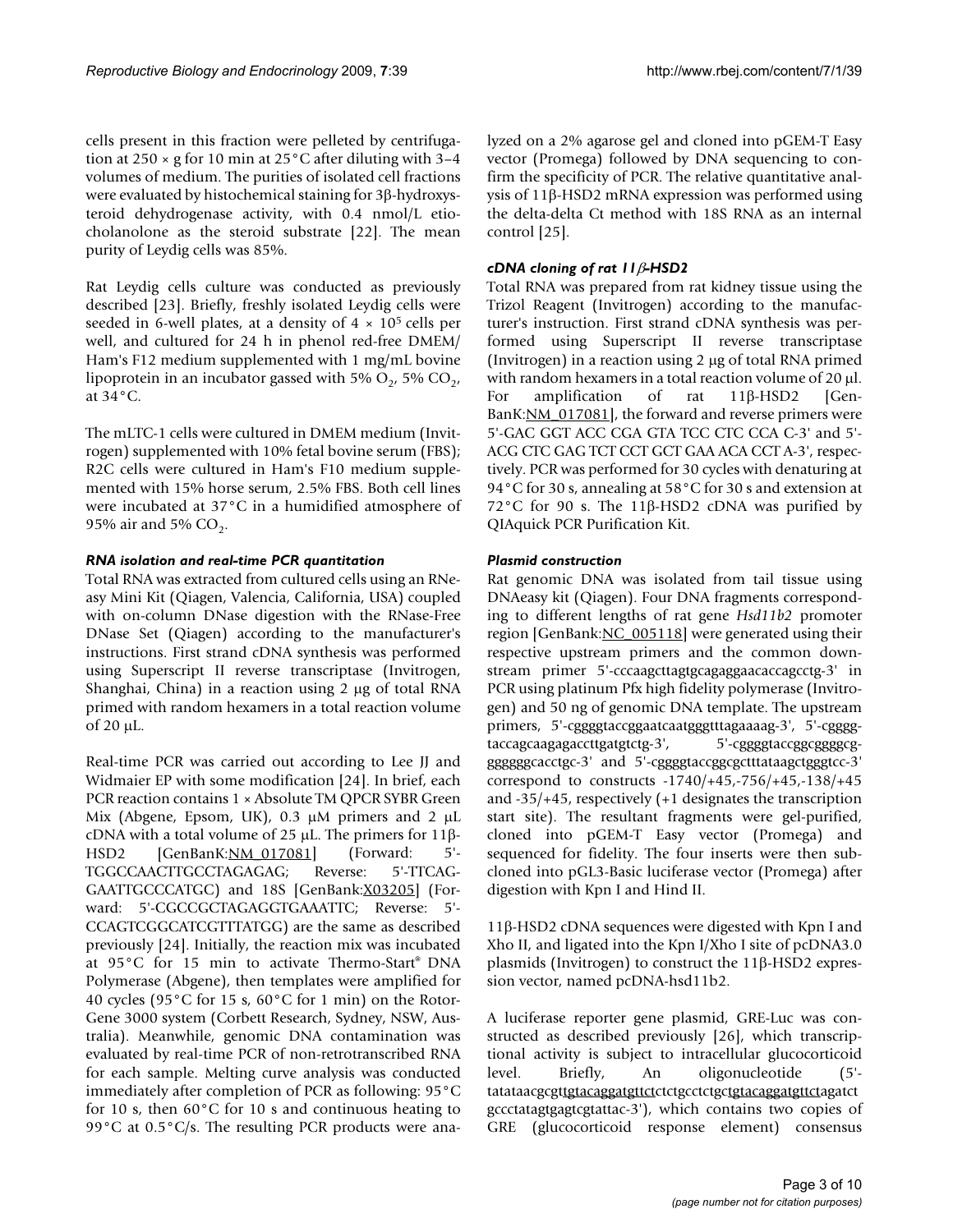sequence (shown underlined), was synthesized. This oligonucleotide was primed with a short oligonucleotide primer and made double-stranded with Klenow enzyme and dNTPs (New England Biolads, Beverly, Massachusetts, USA). After digestion with Mlu I and Bgl II, the DNA was cloned upstream of the simian virus 40 promoter in the pGL3-promoter vector (Promega) to yield the GRE-Luc construct. Similar constructs have been used in other studies to measure responsiveness to glucocorticoids [27,28].

#### *Overexpression of 11*β*-HSD2 in R2C cells*

R2C cells were seeded in 24 well culture plates  $(5 \times 10^{5}/$ well) in fresh medium for 24 h. Then, 1.0 μg of pcDNAhsd11b2 was transiently transfected into R2C cells using Lipofectamine™ 2000 reagent (Invitrogen) according to the supplier's protocol. After another 48 h of culture, the expression of 11β-HSD2 protein was identified by Western blotting. R2C cells transfected with pcDNA3.0 vector served as control.

#### *Western blot analysis*

Primary rat Leydig cells and transfected R2C cells were lysed in Ripa buffer (1% NP-40, 0.1% SDS, 0.5% DOC, 150 mM NaCl, 10 mM Tris-HCl, and PMSF mixture) at 4°C for 30 min. Protein concentrations were determined BCA protein assay reagent (Pierce Chemical, Rockford, Illinois, USA). Aliquots of cell extracts containing equal amounts of protein were separated by SDS-polyacrylamide gel electrophoresis on 12% gels using the Laemmli buffering system, then proteins were transferred to ImmunoBlot polyvinylidene difluoride membranes (Bio-Rad, Hercules, California, USA) and blocked by rocking for 1 h at room temperature in blocking buffer (Tris-buffered saline with 0.1% Tween 20 and 5% nonfat dry milk). Afterwards, the membranes were incubated with a 1:1000 dilution of a rabbit polyclonal antibody for 11β-HSD2 for 1 h, then repeatedly washed and incubated with a 1:10000 dilution of goat anti-rabbit antibody that was conjugated to horseradish peroxidase. Signals were detected with an Enhanced Chemilluminescence kit (Pierce Chemical). Beta-actin was used as internal control.

#### *Measurement of 11*β*-HSD2 enzyme activity*

After rat Leydig cells were isolated and cultured for 24 h, cells were treated with 20 ng/mL LH for 24 h. Then, Leydig cell homogenates were prepared with the method described by Arcuri F et al [29]. In short, cell cultures were rinsed three times with 0.1 M phosphate buffer solution, harvested with a rubber scraper and pelleted by centrifugation at  $1000 \times g$  for 5 min at  $4^{\circ}$ C. Cell pellets were suspended in ice-cold sodium phosphate buffer 0.1 M (pH 7.5),  $0.2\%$  (v/v) of Triton X-100, and sonicated for 15 s on ice. Protein concentrations were determined by BCA protein assay reagent (Pierce Chemical). The 11β-HSD2 enzyme activity assay was performed according to the protocol of Ge RS *et al*. with some modification [16]. Briefly, 0.5 mL reaction mixture was prepared in phenol red-free medium that contained 2 nM [3H]CORT and 23 nM unlabeled CORT, obtaining a final concentration of 25 nM of CORT. The reactions were initiated by the addition of 50 μg protein with NAD+ at a final concentration of 0.5 mM, then performed in a shaking water bath (100 strokes/min) at 34°C for 1 h, and finally stopped by adding 2 ml icecold ethyl acetate. Tubes were vortexed and centrifuged at 10,000 rpm for 5 min to separate the upper organic layer, which was dried under nitrogen. Samples were resuspended in 100 μl of methanol. The steroids were separated chromatographically on thin-layer plates in chloroform and methanol (90:10). Bands were visualized using  $I_2$  vapor and scraped into scintillation fluid, and the radioactivity was measured using a Beckman LS65000 liquid scintillation counter (Beckman Coulter, Fullerton, USA). The percentage conversion of corticosterone to 11 dehydrocorticosterone was calculated by dividing the radioactive counts identified as 11-dehydrocorticosterone by the total counts associated with corticosterone plus 11 dehydrocorticosterone.

#### *Transient transfection and reporter gene assay*

To determine the effect of LH on transcription of 11β-HSD2 gene, four luciferase reporter genes driven by different lengths of 11β-HSD2 promoter fragment were transiently transfected into mLTC-1. Briefly, the cells were seeded into 24-well plates at a density of  $5 \times 10^5$  cells/well and incubated at 37°C overnight. Cells were then placed in DMEM with 10% fetal bovine serum containing 1 μg of luciferase plasmid, 0.01 μg of pRL-TK (Promega) reporter plasmid, and 2 μg of Lipofectamine™ 2000 reagent (Invitrogen) according to the supplier's protocol. Twelve hours following transfection, the cells were treated with 20 ng/ ml LH for 24 h. Following the treatment, Dual Luciferase Assay was performed by lysing the cells in Passive Lysis Buffer (Promega) and reading the relative light units of one-fifth the lysate with both the firefly substrate and the renilla substrate using a luminometer (Berthold Lumat LB9507, Bad Wildbad, Germany). Each transfection was performed in triplicate and in three independent experiments.

Given that both isoforms of 11β-HSD are expressed in rat Leydig cell and the inhibitory effect of LH on the net oxidative activity of 11β-HSD1 [17], a glucocorticoid-responsive reporter gene, GRE-Luc, was employed to investigate the level of active intracellular glucocorticoid. The rationale is that the transcriptional activity of GRE-Luc which contains two copies of a consensus GRE upstream of the luciferase gene is subject to the extent of GR activation, i.e. intracellular glucocorticoid concentration set by the total oxidative activity of 11β-HSD1 and 11β-HSD2, thus the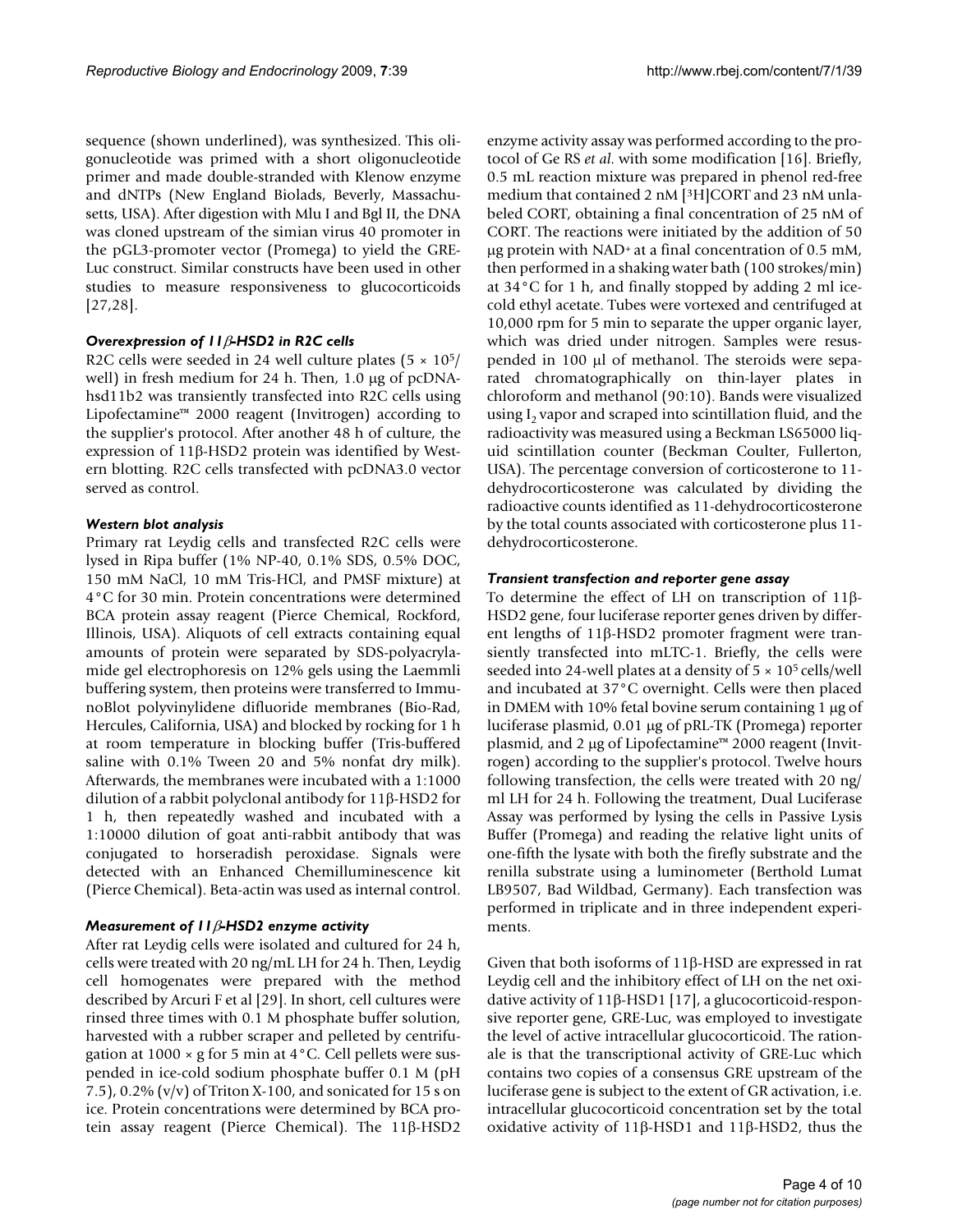effect of LH on the transcriptional activity of GRE-Luc is indicative of the oxidative capacity of Leydig cells for glucocorticoid. Rat Leydig cells were isolated and cultured in 24 well culture plates ( $1 \times 10^6$ /well) in fresh medium for 48 h. Then, 1.0 μg of GRE-Luc and 0.01 μg of pRL-TK (Promega) reporter plasmid were transiently transfected into the Leydig cells using Lipofectamine™ 2000 reagent (Invitrogen). After another 48 h of culture, the cells were incubated in the presence or absence of LH (20 ng/mL) for 24 h. Subsequently, the cells pretreated with LH were treated with CORT (50 nM) plus LH (20 ng/mL) and the other cells not pretreated with LH were treated with CORT (50 nM) or LH (20 ng/mL) for 24 h. At the end of all treatments, Dual Luciferase Assays were performed as described above. The transfected cells treated with vehicles (PBS for LH; DMSO for CORT) served as controls.

#### *Statistics*

Results are presented as means  $\pm$  SE of three independent experiments. Statistical analyses of 11β-HSD2 mRNA data and Luciferase assay data were performed using one-way ANOVA followed by Student-Newman-Kuels test. 11β-HSD2 protein data was analyzed by a standard Student's t-test. Significance was set at *P* < 0.05. Calculations were performed using SPSS software version 10.0 (Chicago, USA).

## **Results**

#### *Effect of LH on expression of 11*β*-HSD2 mRNA and protein in rat Leydig cells*

As shown in Fig. 1A, a concentration-dependent increase in 11β-HSD2 mRNA was found with a maximal effect at 20 ng/ml. Treatment of Leydig cells for 24 h with 20 ng/ ml LH led to a significant increase in levels of mRNA. (Fig. 1B). Fig. 2 showed treatment of Leydig cells for 24 h with 20 ng/ml LH increased the level of 11β-HSD2 protein compared with Control.

## *Effect of LH on transcription of 11*β*-HSD2*

To further investigate the effect of LH on the expression of 11β-HSD2, the transcriptional activities of different lengths of rat gene *Hsd11b2* promoter region were analyzed. LH treatment induced a two-fold increase in the activity of -1740/+45 construct. It was also shown that the -138/+45 region is crucial for the constitutive and LHinduced transactivation of 11β-HSD2 (Fig. 3).

## *Effect of LH on 11*β*-HSD2 enzyme activity*

LH significantly increased 11β-HSD2 activity (34.84  $\pm$ 2.98%) compared with control cells (15.17 ± 5.22%), *p* <*0.05*.

## *Effect of LH on intracellular glucocorticoid concentration*

As shown in Fig. 4, 50 nM CORT (within the physiological concentration of CORT in rats) significantly increased the luciferase activity in Leydig cells and LH reduced glucocorticoid-activated transcriptional response of GRE-Luc.

### **Discussion**

Leydig cells secrete the male sexual hormone testosterone, which is responsible for differentiation of the male phenotype and spermatogenesis in the testes. A direct glucocorticoid receptor (GR)-mediated inhibition of testosterone biosynthesis by excess glucocorticoid has been demonstrated [9]. Some of the solid evidences came from the studies on stress and Cushing's syndrome, in which elevated circulating concentration of glucocorticoid are normally associated with diminished testosterone secretion [1,2]. The recent studies had found that the intracellular level of glucocorticoid is under control by 11β-HSD oxidase activity in Leydig cells [13,15]. Thus far, two distinct forms of 11β-HSD have been identified: 11β-HSD1, which usually is expressed in glucocorticoid target tissue, shows both oxidative and reductive activities and has a relatively low affinity for glucocorticoid substrates [13]; whereas, 11β-HSD2, which usually is expressed in mineralocorticoid target tissue, is an exclusively oxidative isoform with a high affinity for glucocorticoids [14].

Firstly, the presence of 11β-HSD1 in Leydig cell was identified in 1989 [30]. The results of most previous studies demonstrated that 11β-HSD1 is primarily an oxidase and plays a gatekeeper role of oxidatively inactivating glucocorticoids. Lately, the expression of 11β-HSD2 was also detected in rat adult Leydig cells using sensitive real-time PCR and new antibody [15,16]. It is supposed that  $11\beta$ -HSD2 functions as a protective factor in Leydig cells as well as 11β-HSD1, catalyzing a net oxidative reaction, although its expression is 1000-fold lower than that of 11β-HSD1. One reason is that 11β-HSD2 has a lower Km (15 nM), which is within the range of physiological concentration of glucocorticoid, compared with 11β-HSD1 (Km = 6  $\mu$ M). Another is that suppression of 11 $\beta$ -HSD2 expression with transfection of antisense oligonucleotides decreased the oxidase activity of Leydig cell by almost 50%.

We had investigated the effect of LH on the expression of 11β-HSD1 at the time when 11β-HSD2 was not identified in Leydig cells [17]. It had been reported that gonadotropic hormone could increase11β-HSD2 expression in Tilapia testis [19], but the relevant mammalian study is not present yet. The results of this present study showed that LH treatment induced expression of 11β-HSD2 mRNA and protein in rat Leydig cells. These results were further confirmed by determining the effect of LH on the transcriptional activity of rat gene *Hsd11b2* promoter. The luciferase reporter gene assays revealed that 11β-HSD2 promoter-driven transcription increased by more than 100% with LH treatment, consistent with the expression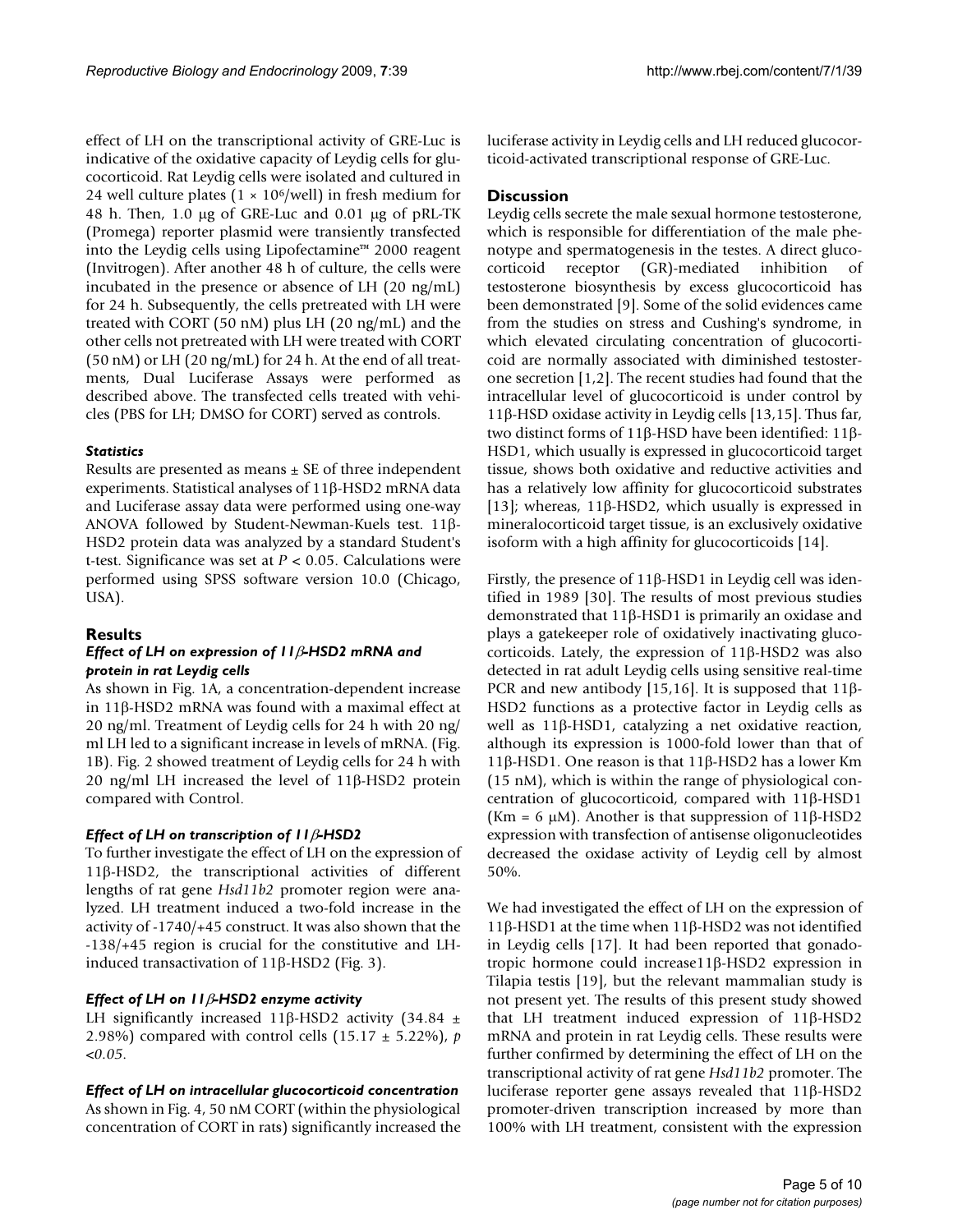Α.





#### **Figure 1**

**Effect of LH on expression of mRNA for 11**β**-HSD2**. Leydig cells were treated with increasing concentrations of LH for 24 h (A). The other cells were treated with LH for 2–24 h (B). At end of treatment, total cellular RNA was isolated, and the steady-state level of 11β-HSD2 mRNA was assessed by relative quantitative RT-PCR, as described in Methods. The expressions of mRNA for 11β-HSD2 in Leydig cells treated with 2.5, 5, 10, or 20 ng/ml LH for 24 h, or 20 ng/mL LH for 8, 12 or 24 h are significantly higher compared to that in intact Leydig cells. Each data point is expressed as percentage of control. *Asterisks*  denote significant differences, compared with Control at P < 0.05.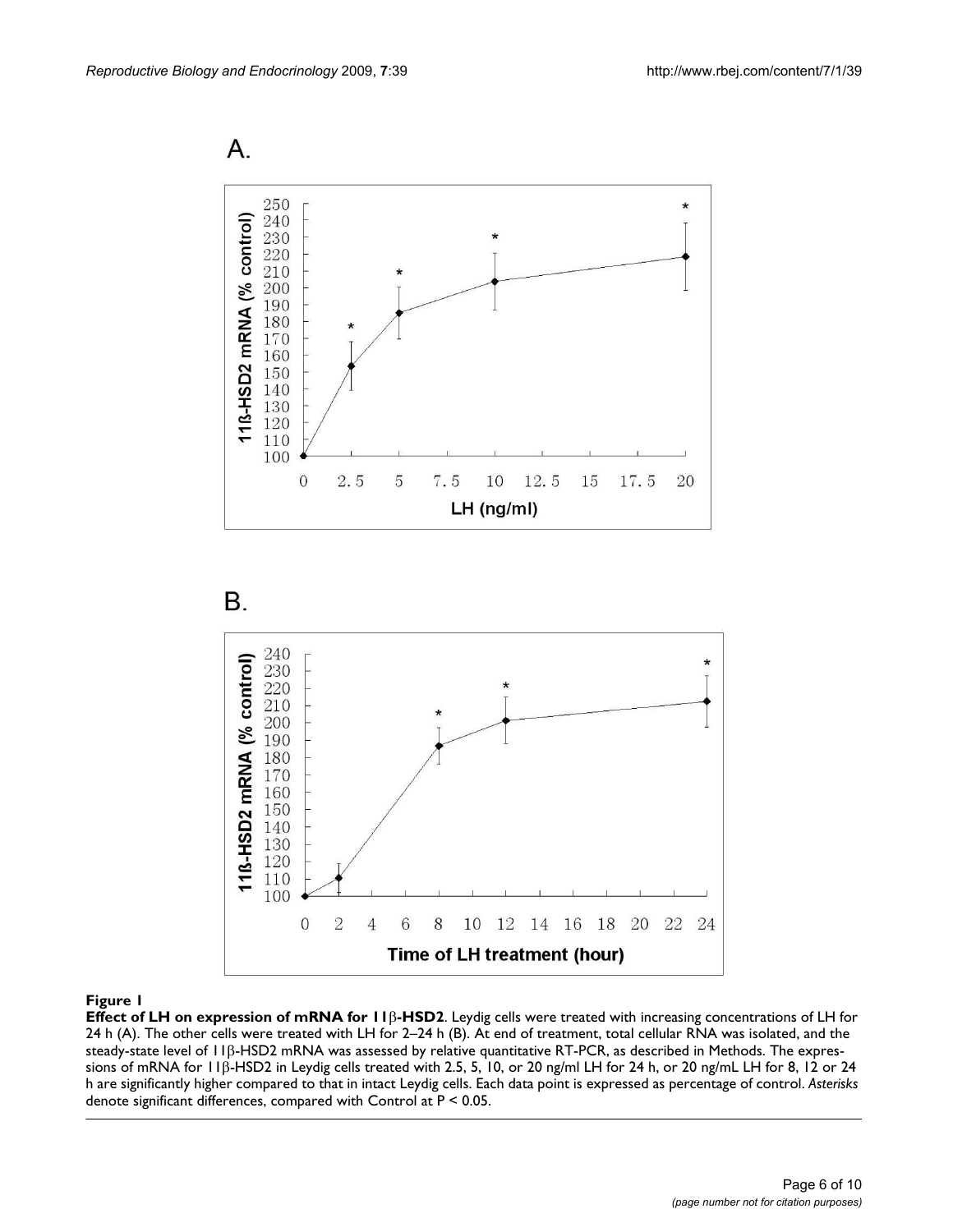

#### **Figure 2**

**Effect of LH on expression of 11**β**-HSD2 protein**. R2C cells were transfected with pcDNA3.0 (lane 1) or pcDNAhsd11b2 (lane 2); Leydig cells were treated with vehicle (PBS for LH, lane 3) or 20 ng/ml LH for 24 h (lane 4). At end of treatment, levels of 11β-HSD2 protein were determined by western blot analysis as described in Methods.

of mRNA and protein. We also found that the -138/+45 fragment, which contains a GC-rich region, is crucial for basic transcriptional activity similar to the results of other studies on human *HSD11B2* gene [31]. Along with serial deletions of the region between -1740 and -138, the transcriptional activity gradually decreased. This result suggests that several transcription factors may be involved in the LH-regulated expression of 11β-HSD2. This hypothesis needs further investigation in the future.

Actually, some *in vivo* studies had also suggested there is a correlation between the expression of 11β-HSD2 and serum concentration of LH. The study from Ge RS et al. indicated that 11β-HSD2 mRNA and enzyme activity increase continuously and significantly during postnatal development of rat Leydig cells which is accompanied by a gradual increase in serum LH concentration from puberty to maturity [16,32]. Wagner A and Claus R found that changes in expression of 11β-HSD2 appear to parallel with changes in serum concentration of LH in pig Leydig cells after birth [33]. Furthermore, It was shown that GnRH-immunization significantly depresses the plasma concentration of LH as well as 11β-HSD oxidative activity



#### **Figure 3**

**Effect of LH on 11**β**-HSD2 promoter activity**. A series of luciferase reporter gene driven by rat 11β-HSD2 promoter region were transfected into mLTC-1 cells. After overnight incubation, the mLTC-1 cells were treated with 20 ng/lm LH for 24 h. The cells were lysed and assayed for luciferase activity. The luciferase activity was compared with the normalized activity of the transfected but not treated cells. These data are representative of at least three independent experiments and are normalized to an internal Renilla control. *Asterisks* indicate differences between groups control versus LH treatment are statistically significant at *P* < 0.05.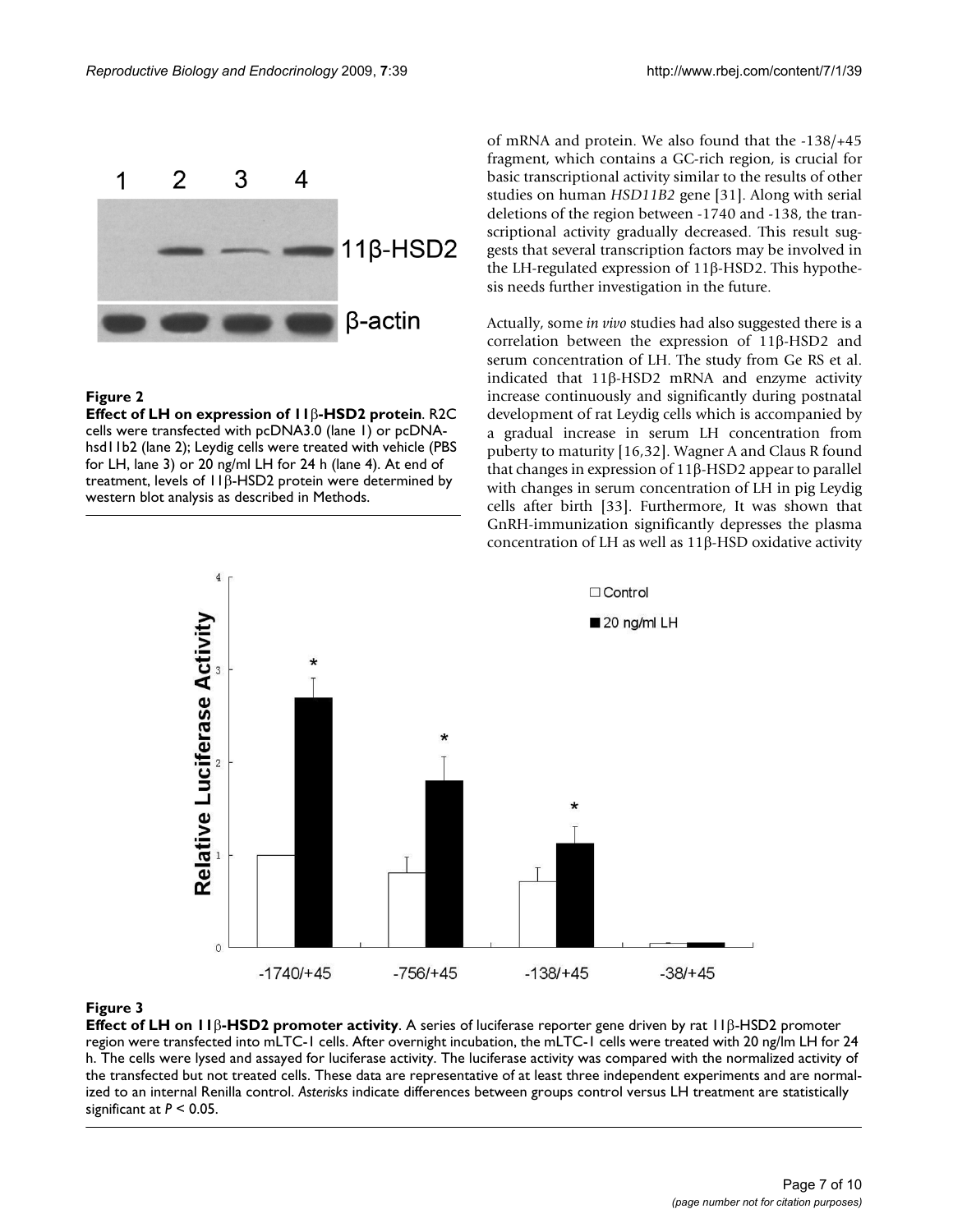

## **Figure 4**

**Effect of LH on intracellular glucocorticoid concentration**. Leydig cells were transfected transiently with a GRE-Luc reporter plasmid, and intracellular glucocorticoid concentration was estimated by GR-mediated transcription of GRE-Luc. Leydig cells were treated with CORT (50 nM), LH (20 ng/mL) or CORT plus LH as described in Methods. Dissimilar superscripts indicate significant differences between groups (*P* < 0.05).

in the boar testis [34]. The data mentioned above and the results of the present study suggest that LH may play an important role in developmental expression of 11β-HSD2 and thereby affecting the intracellular glucocorticoid concentration.

Our previous study revealed that although LH increased the expression of 11β-HSD1 in cultured Leydig cells, the reducase activity of 11β-HSD1 increased slightly and the oxidase activity declined unexpectedly. It has been established that Hexose-6-phosphate dehydrogenase, which generates NADPH through catalyzing glucose-6-phosphate oxidation, is the determinant of the reaction direction of 11β-HSD1 [12]. Moreover, glucose availability may also be involved in determining the reaction direction of 11β-HSD1. Hardy et al. observed that the oxidative and reductive components of 11β-HSD1 activity are unstable *in vitro*. Preparations of freshly isolated Leydig cells display high levels of oxidase activity and lower reductase, but the former declines and the latter rises during incubation *in vitro*. Eliminating the energy sources glucose and pyruvate from the culture medium prevented the changes in oxidoreductase activities, and the 11β-HSD1 oxidase remained predominant in Leydig cells [35]. Similar phenomenon was observed in rat H4IIE hepatoma cells transfected with mouse 11β-HSD1 [36]. Transmembrane glucose uptake mediated by a family of glucose transporters (GLUTs) controls the rate of intracellular glucose availability and metabolism [37]. GLUT8 is highly expressed in rat Leydig cells and positively regulated by hCG which shares the same receptor with LH in Leydig cells [38]. Thus, we supposed that LH-induced increase in glucose availability may be involved in the mechanism for LH-induced change in the enzyme activity of 11β-HSD1. Given that LH reduces the oxidase activity of 11β-HSD1 [17] and increases the expression and enzyme activity of 11β-HSD2 simultaneously, it is unknown what happens to capacity for oxidative inactivation in Leydig cells. To probe the effect of LH on the level of intracellular glucocorticoid receptor activation, the luciferase reporter gene bioassay system was utilized, which had been employed in many studies for the same sake [27,28]. The inducible transcriptional activity of GRE-Luc lies on the extent of the binding of active GR and GRE in the artificial promoter of luciferase gene. As shown in Fig. 4, physiological level of CORT (50 nM) could activate GR signaling pathway, which is consistent with our earlier data that endogenous CORT is capable of inhibiting the steroidogenic capacity of purified rat Leydig cells *in vitro* [3,39], and LH abated the glucocorticoid-induced luciferase activity, i.e. the intracellular concentration of glucocorticoid despite the predominant 11β-HSD1 activity may shift from oxidase to reducase activity hypothetically due to the elevated glucose uptake and NADPH/NADP ratio resulting from treatment with LH [12,38]. Although glucocorticoid exerts adverse effect on testosterone secretion in Leydig cells, some studies suggest that it may be an important factor for Leydig cell development. For example, GR is expressed in Leydig cells at all three stages of pubertal development (mesenchymal-like progenitors, PLC, on day 21, immature Leydig cells, ILC, on day 35, and adult Leydig cells, ALC, on day 90.) and the numbers of dexamethasonebinding sites are higher in ILC and ALC compared with PLC [13]. In controlling the inhibitive effect of glucocorticoid on testosterone secretion during Leydig cell development, LH-induced expression of 11β-HSD2 could play a key role. Interestingly, it was found that glucocorticoid increases the ability of Leydig cell precursors to respond to LH [40]. Therefore, Leydig cells may control intracellular glucocorticoid concentration through a LH-mediated negative feedback mechanism during development.

## **Conclusion**

In summary, LH increases the expression and enzyme activity of 11beta-HSD2, and therefore enhances capacity for oxidative inactivation of glucocorticoid in rat Leydig cells *in vitro*. Thus, this study together with other published data has revealed an integrated relationship between LH and glucocorticoid in Leydig cells, which may help us deepen our understanding of the intricate mechanism for regulation of testosterone secretion in Leydig cells.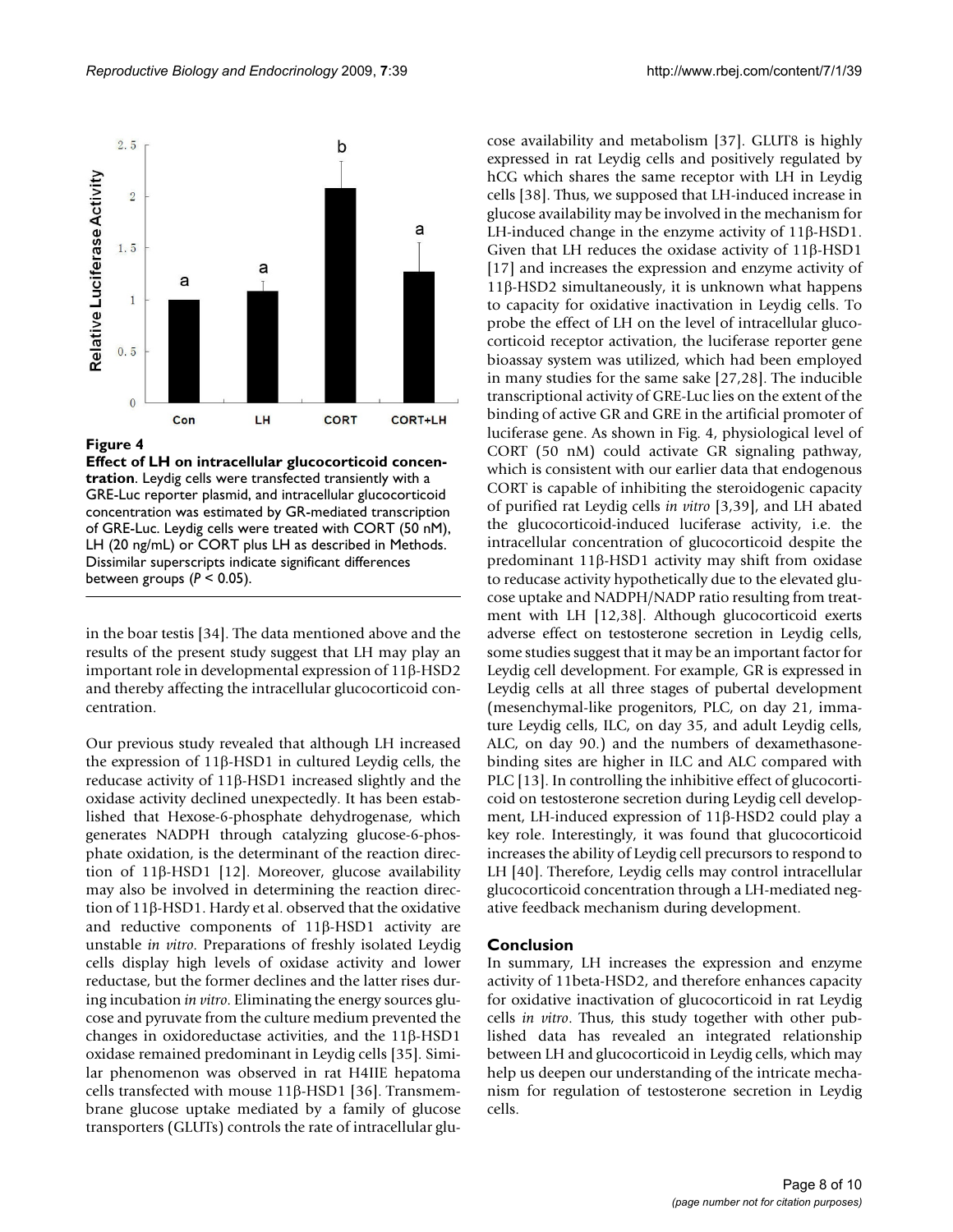#### **Competing interests**

The authors declare that they have no competing interests.

#### **Authors' contributions**

HBG conceived and designed the study. QW performed Real-Time PCR, Western Blot, 11beta-HSD2 enzyme activity assay, and drafted the manuscript. PZ performed construction of vectors, Luciferase activity assays, and data analysis. All authors read and approved the final manuscript.

#### **Acknowledgements**

We thank Dr. Ren-Shan Ge at Population Council in New York for kindly providing us with [3H]CORT. This work was supported in part by the grant 30870930 from National Natural Science Foundation of China (to HBG), the Excellent Young Teachers Program of Shanghai Municipal Education Commission (to QW) and the Elevation Project for Young Teachers from Institutes of Medical Sciences, Shanghai Jiao Tong University, School of Medicine (to PZ).

#### **References**

- 1. Contreras LN, Masini AM, Danna MM, Kral M, Bruno OD, Rossi MA, Andrada JA: **[Glucocorticoids: their role on gonadal function](http://www.ncbi.nlm.nih.gov/entrez/query.fcgi?cmd=Retrieve&db=PubMed&dopt=Abstract&list_uids=8968148) [and LH secretion.](http://www.ncbi.nlm.nih.gov/entrez/query.fcgi?cmd=Retrieve&db=PubMed&dopt=Abstract&list_uids=8968148)** *Minerva Endocrinol* 1996, **21(2):**43-46.
- 2. Monder C, Hardy MP, Blanchard RJ, Blanchard DC: **[Comparative](http://www.ncbi.nlm.nih.gov/entrez/query.fcgi?cmd=Retrieve&db=PubMed&dopt=Abstract&list_uids=8191550) aspects of 11 beta-hydroxysteroid dehydrogenase. Testicu[lar 11 beta-hydroxysteroid dehydrogenase: development of](http://www.ncbi.nlm.nih.gov/entrez/query.fcgi?cmd=Retrieve&db=PubMed&dopt=Abstract&list_uids=8191550) a model for the mediation of Leydig cell function by corticos[teroids.](http://www.ncbi.nlm.nih.gov/entrez/query.fcgi?cmd=Retrieve&db=PubMed&dopt=Abstract&list_uids=8191550)** *Steroids* 1994, **59(2):**69-73.
- 3. Gao HB, Shan LX, Monder C, Hardy MP: **[Suppression of endog](http://www.ncbi.nlm.nih.gov/entrez/query.fcgi?cmd=Retrieve&db=PubMed&dopt=Abstract&list_uids=8612506)[enous corticosterone levels in vivo increases the steroidog](http://www.ncbi.nlm.nih.gov/entrez/query.fcgi?cmd=Retrieve&db=PubMed&dopt=Abstract&list_uids=8612506)[enic capacity of purified rat Leydig cells in vitro.](http://www.ncbi.nlm.nih.gov/entrez/query.fcgi?cmd=Retrieve&db=PubMed&dopt=Abstract&list_uids=8612506)** *Endocrinology* 1996, **137(5):**1714-1718.
- 4. Gao HB, Tong MH, Hu YQ, Guo QS, Ge R, Hardy MP: **[Glucocorti](http://www.ncbi.nlm.nih.gov/entrez/query.fcgi?cmd=Retrieve&db=PubMed&dopt=Abstract&list_uids=11751601)[coid induces apoptosis in rat leydig cells.](http://www.ncbi.nlm.nih.gov/entrez/query.fcgi?cmd=Retrieve&db=PubMed&dopt=Abstract&list_uids=11751601)** *Endocrinology* 2002, **143(1):**130-138.
- 5. Bambino TH, Hsueh AJ: **[Direct inhibitory effect of glucocorti](http://www.ncbi.nlm.nih.gov/entrez/query.fcgi?cmd=Retrieve&db=PubMed&dopt=Abstract&list_uids=6262050)[coids upon testicular luteinizing hormone receptor and ster](http://www.ncbi.nlm.nih.gov/entrez/query.fcgi?cmd=Retrieve&db=PubMed&dopt=Abstract&list_uids=6262050)[oidogenesis in vivo and in vitro.](http://www.ncbi.nlm.nih.gov/entrez/query.fcgi?cmd=Retrieve&db=PubMed&dopt=Abstract&list_uids=6262050)** *Endocrinology* 1981, **108(6):**2142-2148.
- 6. Hales DB, Payne AH: **[Glucocorticoid-mediated repression of](http://www.ncbi.nlm.nih.gov/entrez/query.fcgi?cmd=Retrieve&db=PubMed&dopt=Abstract&list_uids=2539967) [P450scc mRNA and de novo synthesis in cultured Leydig](http://www.ncbi.nlm.nih.gov/entrez/query.fcgi?cmd=Retrieve&db=PubMed&dopt=Abstract&list_uids=2539967) [cells.](http://www.ncbi.nlm.nih.gov/entrez/query.fcgi?cmd=Retrieve&db=PubMed&dopt=Abstract&list_uids=2539967)** *Endocrinology* 1989, **124(5):**2099-2104.
- 7. Orr TE, Taylor MF, Bhattacharyya AK, Collins DC, Mann DR: **[Acute](http://www.ncbi.nlm.nih.gov/entrez/query.fcgi?cmd=Retrieve&db=PubMed&dopt=Abstract&list_uids=7982797) [immobilization stress disrupts testicular steroidogenesis in](http://www.ncbi.nlm.nih.gov/entrez/query.fcgi?cmd=Retrieve&db=PubMed&dopt=Abstract&list_uids=7982797) adult male rats by inhibiting the activities of 17 alphahydroxylase and 17,20-lyase without affecting the binding of [LH/hCG receptors.](http://www.ncbi.nlm.nih.gov/entrez/query.fcgi?cmd=Retrieve&db=PubMed&dopt=Abstract&list_uids=7982797)** *J Androl* 1994, **15(4):**302-308.
- 8. Payne AH, Sha LL: **[Multiple mechanisms for regulation of 3](http://www.ncbi.nlm.nih.gov/entrez/query.fcgi?cmd=Retrieve&db=PubMed&dopt=Abstract&list_uids=1874181) beta-hydroxysteroid dehydrogenase/delta 5----delta 4-iso[merase, 17 alpha-hydroxylase/C17-20 lyase cytochrome](http://www.ncbi.nlm.nih.gov/entrez/query.fcgi?cmd=Retrieve&db=PubMed&dopt=Abstract&list_uids=1874181) P450, and cholesterol side-chain cleavage cytochrome P450 messenger ribonucleic acid levels in primary cultures of [mouse Leydig cells.](http://www.ncbi.nlm.nih.gov/entrez/query.fcgi?cmd=Retrieve&db=PubMed&dopt=Abstract&list_uids=1874181)** *Endocrinology* 1991, **129(3):**1429-1435.
- Welsh TH Jr, Bambino TH, Hsueh AJ: [Mechanism of glucocorti](http://www.ncbi.nlm.nih.gov/entrez/query.fcgi?cmd=Retrieve&db=PubMed&dopt=Abstract&list_uids=6297629)**[coid-induced suppression of testicular androgen biosynthesis](http://www.ncbi.nlm.nih.gov/entrez/query.fcgi?cmd=Retrieve&db=PubMed&dopt=Abstract&list_uids=6297629) [in vitro.](http://www.ncbi.nlm.nih.gov/entrez/query.fcgi?cmd=Retrieve&db=PubMed&dopt=Abstract&list_uids=6297629)** *Biol Reprod* 1982, **27(5):**1138-1146.
- 10. Hardy MP, Ganjam VK: **[Stress, 11beta-HSD, and Leydig cell](http://www.ncbi.nlm.nih.gov/entrez/query.fcgi?cmd=Retrieve&db=PubMed&dopt=Abstract&list_uids=9349744) [function.](http://www.ncbi.nlm.nih.gov/entrez/query.fcgi?cmd=Retrieve&db=PubMed&dopt=Abstract&list_uids=9349744)** *J Androl* 1997, **18(5):**475-479.
- 11. Lakshmi V, Monder C: **[Purification and characterization of the](http://www.ncbi.nlm.nih.gov/entrez/query.fcgi?cmd=Retrieve&db=PubMed&dopt=Abstract&list_uids=3139396) [corticosteroid 11 beta-dehydrogenase component of the rat](http://www.ncbi.nlm.nih.gov/entrez/query.fcgi?cmd=Retrieve&db=PubMed&dopt=Abstract&list_uids=3139396) [liver 11 beta-hydroxysteroid dehydrogenase complex.](http://www.ncbi.nlm.nih.gov/entrez/query.fcgi?cmd=Retrieve&db=PubMed&dopt=Abstract&list_uids=3139396)** *Endocrinology* 1988, **123(5):**2390-2398.
- 12. Hewitt KN, Walker EA, Stewart PM: **[Minireview: hexose-6-phos](http://www.ncbi.nlm.nih.gov/entrez/query.fcgi?cmd=Retrieve&db=PubMed&dopt=Abstract&list_uids=15774558)[phate dehydrogenase and redox control of 11{beta}](http://www.ncbi.nlm.nih.gov/entrez/query.fcgi?cmd=Retrieve&db=PubMed&dopt=Abstract&list_uids=15774558) [hydroxysteroid dehydrogenase type 1 activity.](http://www.ncbi.nlm.nih.gov/entrez/query.fcgi?cmd=Retrieve&db=PubMed&dopt=Abstract&list_uids=15774558)** *Endocrinology* 2005, **146(6):**2539-2543.
- 13. Ge RS, Hardy DO, Catterall JF, Hardy MP: **[Developmental](http://www.ncbi.nlm.nih.gov/entrez/query.fcgi?cmd=Retrieve&db=PubMed&dopt=Abstract&list_uids=9389487) [changes in glucocorticoid receptor and 11beta-hydroxyster-](http://www.ncbi.nlm.nih.gov/entrez/query.fcgi?cmd=Retrieve&db=PubMed&dopt=Abstract&list_uids=9389487)**

**[oid dehydrogenase oxidative and reductive activities in rat](http://www.ncbi.nlm.nih.gov/entrez/query.fcgi?cmd=Retrieve&db=PubMed&dopt=Abstract&list_uids=9389487) [Leydig cells.](http://www.ncbi.nlm.nih.gov/entrez/query.fcgi?cmd=Retrieve&db=PubMed&dopt=Abstract&list_uids=9389487)** *Endocrinology* 1997, **138(12):**5089-5095.

- 14. Agarwal AK, Mune T, Monder C, White PC: **[NAD\(+\)-dependent](http://www.ncbi.nlm.nih.gov/entrez/query.fcgi?cmd=Retrieve&db=PubMed&dopt=Abstract&list_uids=7929304) [isoform of 11 beta-hydroxysteroid dehydrogenase. Cloning](http://www.ncbi.nlm.nih.gov/entrez/query.fcgi?cmd=Retrieve&db=PubMed&dopt=Abstract&list_uids=7929304) [and characterization of cDNA from sheep kidney.](http://www.ncbi.nlm.nih.gov/entrez/query.fcgi?cmd=Retrieve&db=PubMed&dopt=Abstract&list_uids=7929304)** *J Biol Chem* 1994, **269(42):**25959-25962.
- 15. Ge RS, Dong Q, Niu EM, Sottas CM, Hardy DO, Catterall JF, Latif SA, Morris DJ, Hardy MP: **[11{beta}-Hydroxysteroid dehydrogenase](http://www.ncbi.nlm.nih.gov/entrez/query.fcgi?cmd=Retrieve&db=PubMed&dopt=Abstract&list_uids=15761036) [2 in rat leydig cells: its role in blunting glucocorticoid action](http://www.ncbi.nlm.nih.gov/entrez/query.fcgi?cmd=Retrieve&db=PubMed&dopt=Abstract&list_uids=15761036) [at physiological levels of substrate.](http://www.ncbi.nlm.nih.gov/entrez/query.fcgi?cmd=Retrieve&db=PubMed&dopt=Abstract&list_uids=15761036)** *Endocrinology* 2005, **146(6):**2657-2664.
- 16. Ge RS, Dong Q, Sottas CM, Chen H, Zirkin BR, Hardy MP: **[Gene](http://www.ncbi.nlm.nih.gov/entrez/query.fcgi?cmd=Retrieve&db=PubMed&dopt=Abstract&list_uids=15716394) [expression in rat leydig cells during development from the](http://www.ncbi.nlm.nih.gov/entrez/query.fcgi?cmd=Retrieve&db=PubMed&dopt=Abstract&list_uids=15716394) [progenitor to adult stage: a cluster analysis.](http://www.ncbi.nlm.nih.gov/entrez/query.fcgi?cmd=Retrieve&db=PubMed&dopt=Abstract&list_uids=15716394)** *Biol Reprod* 2005, **72(6):**1405-1415.
- 17. Gao HB, Ge RS, Lakshmi V, Marandici A, Hardy MP: **[Hormonal reg](http://www.ncbi.nlm.nih.gov/entrez/query.fcgi?cmd=Retrieve&db=PubMed&dopt=Abstract&list_uids=8977399)[ulation of oxidative and reductive activities of 11 beta](http://www.ncbi.nlm.nih.gov/entrez/query.fcgi?cmd=Retrieve&db=PubMed&dopt=Abstract&list_uids=8977399)[hydroxysteroid dehydrogenase in rat Leydig cells.](http://www.ncbi.nlm.nih.gov/entrez/query.fcgi?cmd=Retrieve&db=PubMed&dopt=Abstract&list_uids=8977399)** *Endocrinology* 1997, **138(1):**156-161.
- 18. Laan M, Richmond H, He C, Campbell RK: **[Zebrafish as a model](http://www.ncbi.nlm.nih.gov/entrez/query.fcgi?cmd=Retrieve&db=PubMed&dopt=Abstract&list_uids=11884080) [for vertebrate reproduction: characterization of the first](http://www.ncbi.nlm.nih.gov/entrez/query.fcgi?cmd=Retrieve&db=PubMed&dopt=Abstract&list_uids=11884080) functional zebrafish (Danio rerio) gonadotropin receptor.** *Gen Comp Endocrinol* 2002, **125(3):**349-364.
- 19. Jiang JQ, Wang DS, Senthilkumaran B, Kobayashi T, Kobayashi HK, Yamaguchi A, Ge W, Young G, Nagahama Y: **[Isolation, character](http://www.ncbi.nlm.nih.gov/entrez/query.fcgi?cmd=Retrieve&db=PubMed&dopt=Abstract&list_uids=14519098)[ization and expression of 11beta-hydroxysteroid dehydroge](http://www.ncbi.nlm.nih.gov/entrez/query.fcgi?cmd=Retrieve&db=PubMed&dopt=Abstract&list_uids=14519098)nase type 2 cDNAs from the testes of Japanese eel (Anguilla [japonica\) and Nile tilapia \(Oreochromis niloticus\).](http://www.ncbi.nlm.nih.gov/entrez/query.fcgi?cmd=Retrieve&db=PubMed&dopt=Abstract&list_uids=14519098)** *J Mol Endocrinol* 2003, **31(2):**305-315.
- 20. Sriraman V, Rao VS, Sairam MR, Rao AJ: **[Effect of deprival of LH](http://www.ncbi.nlm.nih.gov/entrez/query.fcgi?cmd=Retrieve&db=PubMed&dopt=Abstract&list_uids=10854704) [on Leydig cell proliferation: involvement of PCNA, cyclin D3](http://www.ncbi.nlm.nih.gov/entrez/query.fcgi?cmd=Retrieve&db=PubMed&dopt=Abstract&list_uids=10854704) [and IGF-1.](http://www.ncbi.nlm.nih.gov/entrez/query.fcgi?cmd=Retrieve&db=PubMed&dopt=Abstract&list_uids=10854704)** *Mol Cell Endocrinol* 2000, **162(1–2):**113-120.
- 21. Klinefelter GR, Hall PF, Ewing LL: **[Effect of luteinizing hormone](http://www.ncbi.nlm.nih.gov/entrez/query.fcgi?cmd=Retrieve&db=PubMed&dopt=Abstract&list_uids=3496123) [deprivation in situ on steroidogenesis of rat Leydig cells puri](http://www.ncbi.nlm.nih.gov/entrez/query.fcgi?cmd=Retrieve&db=PubMed&dopt=Abstract&list_uids=3496123)[fied by a multistep procedure.](http://www.ncbi.nlm.nih.gov/entrez/query.fcgi?cmd=Retrieve&db=PubMed&dopt=Abstract&list_uids=3496123)** *Biol Reprod* 1987, **36(3):**769-783.
- 22. Payne AH, Downing JR, Wong KL: **[Luteinizing hormone recep](http://www.ncbi.nlm.nih.gov/entrez/query.fcgi?cmd=Retrieve&db=PubMed&dopt=Abstract&list_uids=6244930)[tors and testosterone synthesis in two distinct populations of](http://www.ncbi.nlm.nih.gov/entrez/query.fcgi?cmd=Retrieve&db=PubMed&dopt=Abstract&list_uids=6244930) [Leydig cells.](http://www.ncbi.nlm.nih.gov/entrez/query.fcgi?cmd=Retrieve&db=PubMed&dopt=Abstract&list_uids=6244930)** *Endocrinology* 1980, **106(5):**1424-1429.
- 23. Klinefelter GR, Ewing LL: **[Optimizing testosterone production](http://www.ncbi.nlm.nih.gov/entrez/query.fcgi?cmd=Retrieve&db=PubMed&dopt=Abstract&list_uids=2455704) [by purified adult rat Leydig cells in vitro.](http://www.ncbi.nlm.nih.gov/entrez/query.fcgi?cmd=Retrieve&db=PubMed&dopt=Abstract&list_uids=2455704)** In *Vitro Cell Dev Biol* 1988, **24(6):**545-549.
- 24. Lee JJ, Widmaier EP: **[Gene array analysis of the effects of](http://www.ncbi.nlm.nih.gov/entrez/query.fcgi?cmd=Retrieve&db=PubMed&dopt=Abstract&list_uids=15890514) [chronic adrenocorticotropic hormone in vivo on immature](http://www.ncbi.nlm.nih.gov/entrez/query.fcgi?cmd=Retrieve&db=PubMed&dopt=Abstract&list_uids=15890514) [rat adrenal glands.](http://www.ncbi.nlm.nih.gov/entrez/query.fcgi?cmd=Retrieve&db=PubMed&dopt=Abstract&list_uids=15890514)** *J Steroid Biochem Mol Biol* 2005, **96(1):**31-44.
- 25. Shimizu T, Berisha B, Schams D, Miyamoto A: **[Expression of angi](http://www.ncbi.nlm.nih.gov/entrez/query.fcgi?cmd=Retrieve&db=PubMed&dopt=Abstract&list_uids=17348983)[opoietin \(ANPT\)-1, ANPT-2 and their receptors in domi](http://www.ncbi.nlm.nih.gov/entrez/query.fcgi?cmd=Retrieve&db=PubMed&dopt=Abstract&list_uids=17348983)nant follicles during periovulatory period in GnRH-treated [cow.](http://www.ncbi.nlm.nih.gov/entrez/query.fcgi?cmd=Retrieve&db=PubMed&dopt=Abstract&list_uids=17348983)** *Reprod Domest Anim* 2007, **42(2):**221-224.
- 26. Crossin KL, Tai MH, Krushel LA, Mauro VP, Edelman GM: **[Glucocor](http://www.ncbi.nlm.nih.gov/entrez/query.fcgi?cmd=Retrieve&db=PubMed&dopt=Abstract&list_uids=9122257)[ticoid receptor pathways are involved in the inhibition of](http://www.ncbi.nlm.nih.gov/entrez/query.fcgi?cmd=Retrieve&db=PubMed&dopt=Abstract&list_uids=9122257) [astrocyte proliferation.](http://www.ncbi.nlm.nih.gov/entrez/query.fcgi?cmd=Retrieve&db=PubMed&dopt=Abstract&list_uids=9122257)** *Proc Natl Acad Sci USA* 1997, **94(6):**2687-2692.
- 27. Teyssier C, Bianco S, Lanvin O, Vanacker JM: **[The orphan receptor](http://www.ncbi.nlm.nih.gov/entrez/query.fcgi?cmd=Retrieve&db=PubMed&dopt=Abstract&list_uids=18697814) [ERRalpha interferes with steroid signaling.](http://www.ncbi.nlm.nih.gov/entrez/query.fcgi?cmd=Retrieve&db=PubMed&dopt=Abstract&list_uids=18697814)** *Nucleic acids research* 2008, **36(16):**5350-5361.
- 28. Kolla V, Litwack G: **[Inhibition of mineralocorticoid-mediated](http://www.ncbi.nlm.nih.gov/entrez/query.fcgi?cmd=Retrieve&db=PubMed&dopt=Abstract&list_uids=11097174) [transcription by NF-kappaB.](http://www.ncbi.nlm.nih.gov/entrez/query.fcgi?cmd=Retrieve&db=PubMed&dopt=Abstract&list_uids=11097174)** *Arch Biochem Biophys.* 2000, **383(1):**38-45.
- 29. Arcuri F, Sestini S, Ricci C, Runci Y, Carducci A, Paulesu L, Cintorino M: **[Progestin regulation of 11beta-hydroxysteroid dehydro](http://www.ncbi.nlm.nih.gov/entrez/query.fcgi?cmd=Retrieve&db=PubMed&dopt=Abstract&list_uids=10822013)[genase expression in T-47D human breast cancer cells.](http://www.ncbi.nlm.nih.gov/entrez/query.fcgi?cmd=Retrieve&db=PubMed&dopt=Abstract&list_uids=10822013)** *J Steroid Biochem Mol Biol* 2000, **72(5):**239-247.
- Phillips DM, Lakshmi V, Monder C: Corticosteroid II beta-dehy**[drogenase in rat testis.](http://www.ncbi.nlm.nih.gov/entrez/query.fcgi?cmd=Retrieve&db=PubMed&dopt=Abstract&list_uids=2661206)** *Endocrinology* 1989, **125(1):**209-216.
- 31. Agarwal AK, White PC: **[Analysis of the promoter of the NAD+](http://www.ncbi.nlm.nih.gov/entrez/query.fcgi?cmd=Retrieve&db=PubMed&dopt=Abstract&list_uids=8865170) [dependent 11 beta-hydroxysteroid dehydrogenase](http://www.ncbi.nlm.nih.gov/entrez/query.fcgi?cmd=Retrieve&db=PubMed&dopt=Abstract&list_uids=8865170) [\(HSD11K\) gene in JEG-3 human choriocarcinoma cells.](http://www.ncbi.nlm.nih.gov/entrez/query.fcgi?cmd=Retrieve&db=PubMed&dopt=Abstract&list_uids=8865170)** *Mol Cell Endocrinol* 1996, **121(1):**93-99.
- 32. Lee VW, de Kretser DM, Hudson B, Wang C: **[Variations in serum](http://www.ncbi.nlm.nih.gov/entrez/query.fcgi?cmd=Retrieve&db=PubMed&dopt=Abstract&list_uids=1110463) [FSH, LH and testosterone levels in male rats from birth to](http://www.ncbi.nlm.nih.gov/entrez/query.fcgi?cmd=Retrieve&db=PubMed&dopt=Abstract&list_uids=1110463) [sexual maturity.](http://www.ncbi.nlm.nih.gov/entrez/query.fcgi?cmd=Retrieve&db=PubMed&dopt=Abstract&list_uids=1110463)** *J Reprod Fertil* 1975, **42(1):**121-126.
- 33. Wagner A, Claus R: **[Aromatase and 11beta-hydroxysteroid](http://www.ncbi.nlm.nih.gov/entrez/query.fcgi?cmd=Retrieve&db=PubMed&dopt=Abstract&list_uids=18462613) [dehydrogenase 2 localisation in the testes of pigs from birth](http://www.ncbi.nlm.nih.gov/entrez/query.fcgi?cmd=Retrieve&db=PubMed&dopt=Abstract&list_uids=18462613) to puberty linked to changes of hormone pattern and testic[ular morphology.](http://www.ncbi.nlm.nih.gov/entrez/query.fcgi?cmd=Retrieve&db=PubMed&dopt=Abstract&list_uids=18462613)** *Reprod Fertil Dev* 2008, **20(4):**505-512.